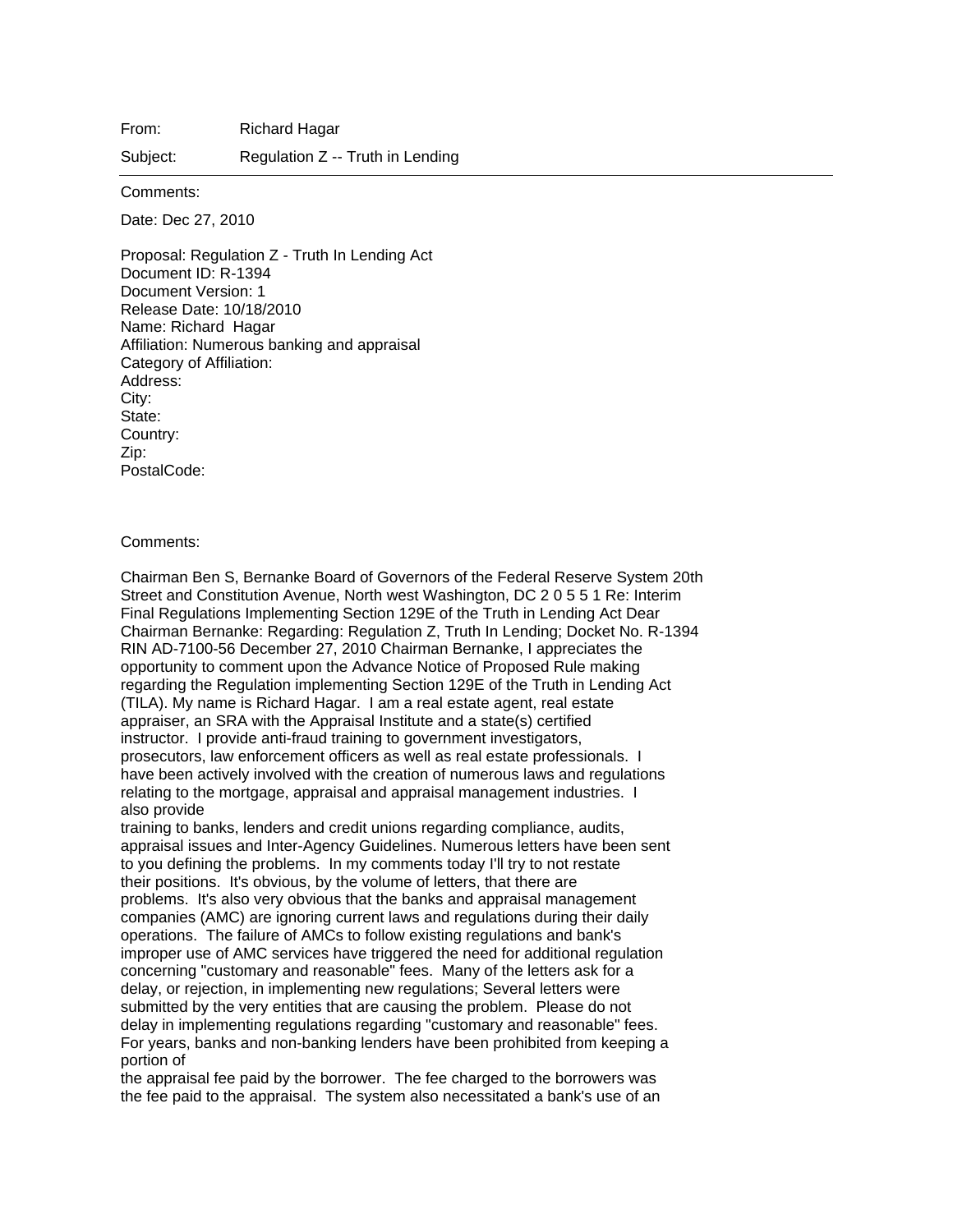internal appraisal division for the management of appraisers. These internal departments were compliance departments and not "profit centers" for the banks. One of the applicable laws is the Real Estate Settlement Procedures Act (RESPA) which prohibits: "..the payment or acceptance of any fee, kickback or "thing of value" pursuant to any agreement or understanding that business incident to or a part of a settlement service shall be referred to any person. Further, RESPA prohibits the payment or acceptance of any portion, split or percentage of any charge made or received for the rendering of a settlement service...." However, with the growth of AMCs, banks have figured out that owning a separate company for the purposes of "managing" appraisers allowed them to move the management function to an entity outside of the bank. This has also allowed banks to skim, from the borrower, a portion of the appraisal fee paid to the appraiser. This is clearly a violation of RESPA as evidenced in Sections 2601 and 2607. What has recently developed is a) a more costly "appraisal fee" charged to the borrower, b) the bank, by way of their wholly owned AMC subsidiary, taking a portion of the fee and, c) the provider of the service being paid less than was received years ago. Due to a lower amount being paid to the appraiser, appraisers compensate by reducing the work effort and quality of the appraisal delivered to the lender. The bank's desire to obtain a portion of the borrower paid "appraisal fee" has resulted in the insertion of a third-party AMC which provides no benefit to the borrower or the service provider, the appraiser. Banks are using AMCs to circumvent or ignore the intent of RESPA and in direct contradiction to numerous Inter-Agency Guidelines relating to 'third-parties." The problem has grown so large that State and Federal Governments seek the licensing and registration of AMCs and the full disclosure of their fees. Numerous class action lawsuits have been filed, against the largest banks over these same issues. These lawsuits usually include the term "appraisal fee skimming" scam. The problems are clear: • Banks and lenders are using independent AMCs, and wholly owned subsidiaries, to circumvent laws and regulations. • Various Federal Agencies are reluctant to audit or discipline bank owned AMCs while at the same time preventing State Agencies from auditing these companies. This has created a gray area in which most AMCs operate. • Lenders, by way of the AMC, are still applying pressure against appraisers for predetermined values or the reporting of "favorable" conditions, when they don't exist. • AMCs tend to utilize the cheapest, or "number hitting" appraiser instead of the best, a direct violation of Inter-Agency Guielines. • With the growth of AMCs and their taking of a portion of the "appraisal fee," the number of highly qualified appraisers is in steep decline. The quality of appraisals has been reduced to a point where they fail to indicate the true condition or value of the property (security for promissory note). The collapse of many lenders can be directly related to this failure. • The fees paid to the appraiser, by the AMCs are not customary nor reasonable. • Borrowers are not aware that a portion of their "appraisal fees" are being paid to a third-party, often a subsidiary of the lender, with no direct tangible benefit to the borrower. AMCs offer a reasonable business solution to many small lenders that can not afford independent appraisal departments. Therefore, the existence of AMCs will continue however, transparency into their involvement, ownership and services is necessary to protect the public. Appraisers must receive a reasonable fee for their products and services. The quality of appraisers, and their reports, are of

direct benefit to lenders and consumers. With this in mind I offer the following suggestions and alternatives that should be incorporated into Federal Guidelines. Definitions - A customary and reasonable fee: A) The fee the appraiser would charge if dealing directly with a lender, without interaction, diversion or impact from or by an AMC or other type of management or sales